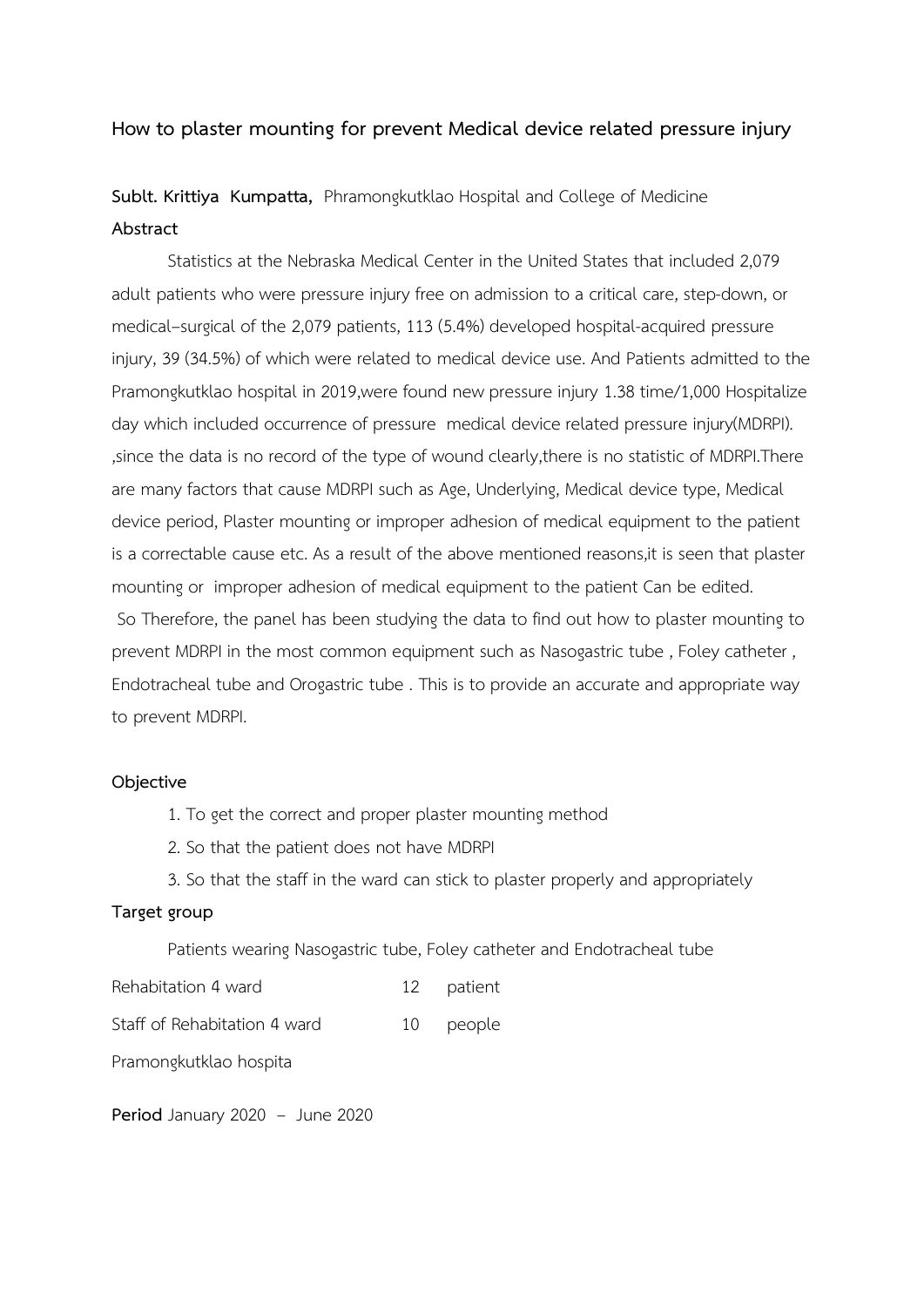#### **Method**

- 1. Cut plaster length 15 Cm, amount 1 piece
- 2. Cleansing the nose area, reducing oil and dirt

3. Stick the plaster in the middle of the nose and wrap it around the NG tube. pull with the NG tube in the middle of the nose so that it does not pull the brace on the nose. Wrap the plaster around 2-3 times,So put the remaining plaster on the nose as the sample picture

#### **Budgets**

Multipore dry and Medical supplies protect skin 1 ,000 bath

## **Evaluation**

- 1. Get the right and accurate plaster mounting method
- 2. The patient does not have a MDRPI
- . 3. The staff in the ward are properly attached to the plaster

#### **Metric**

The rate of MDRPI is less than 80%.

## **Expected results**

- 1. Get the right and accurate plaster mounting method
- 2. The rate of MDRPI is less than 80%.
- 3. The plaster mounting method has been distributed to various wards
- in the hospital
- 4. The staff in the ward are properly attached to the plaster
- 5. Patient,relatives and officers were satisfied

## **Result**

From studies of plaster mounting metheds with samples in the Rehabitation 4 ward of Pramongkutklao hospital, In the case of the nasogastric tube with multipore dry plaster, it was found that in 8 patients has 7 patients patient does not have MDRPI(87.5%),and one patient has a MDRPI(12.5%).The cause is incorrect due to plaster mounting,causing the